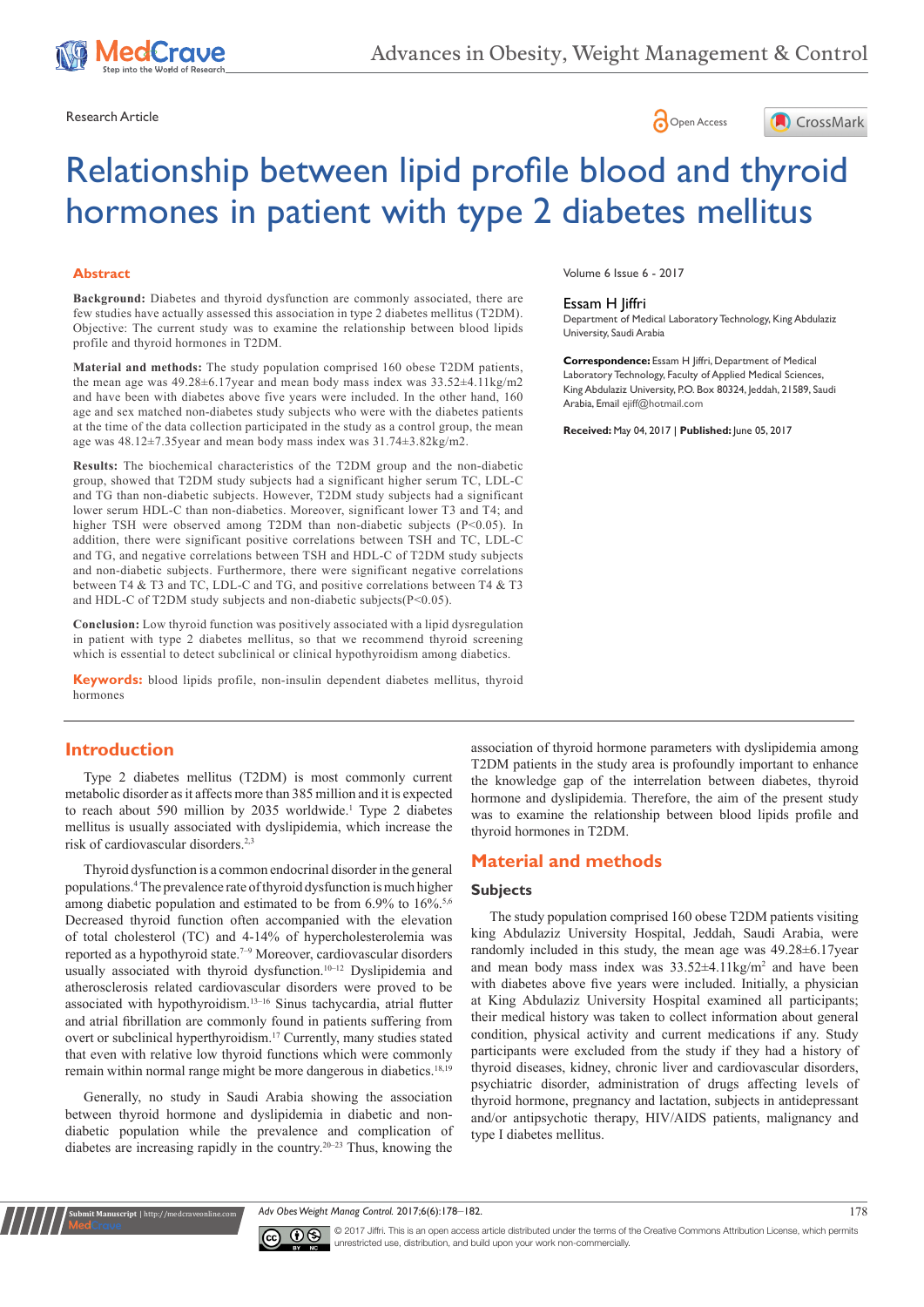In the other hand, 160 age and sex matched non-diabetes study subjects who were with the diabetes patients at the time of the data collection participated in the study as a control group, the mean age was 48.12±7.35year and mean body mass index was 31.74±3.82kg/ m2 . Demographic (age and sex) and anthropometric (height, weight, body mass index (BMI)) data were collected from all study subjects through structured questionnaire. Any contradictions in the questionnaire completion have consulted the interviewer for clarification. All hormone measurements and biomarker analyses were blinded and conducted in batches. The original sample of the T2DM enrolled in the study was 194 participants who underwent the eligibility assessment. In the enrollment phase, 14 of them were excluded as they didn't meet inclusion criteria and 5 refused to participate, then the randomization was done. During the follow up, 7 patients discontinued intervention (5 patients had work related schedule problems and 2 patient discontinued due to unknown reason). In addition, 8 patients were excluded from the analysis due to insufficient blood sample. The Ethics Committee of the Faculty of Applied Medical Sciences, King Abdulaziz University, approved this study. All participants signed a written informed consent.

#### **Measurements**

In all subjects, independent assessors were blinded to group assignment and not involved in the routine treatment of the participants performed clinical evaluations and laboratory analysis. Body mass index (BMI) was calculated on the basis of weight (kilograms) and height (meters), and subjects were classified as normal weight (BMI 18.5-24.9kg/m2 ), overweight (BMI 25-29.9kg/m<sup>2</sup> ), and obese (BMI ≥30kg/m<sup>2</sup> ). In addition, between 07:30 and 09:00, after an overnight fast of 12hour fasting blood sample was drawn. The blood sample in EDTA.K3 containing tubes was used for fasting plasma glucose (FBG) determination. FBG were analyzed by automated chemistry analyzer (ABX Pentra 400, France) through hexokinase method. Blood sample in the plain vacutainer tube was allowed to clot and centrifuged at 3000 rpm for 10 min to separate the serum from the whole blood for lipid profile and thyroid hormone function test. Blood lipid profile included Triglycerides (TG), high-density lipoprotein cholesterol (HDL-c), low-density lipoprotein cholesterol (LDL-c) and Total blood cholesterol (TC) were measured by enzymatic determination method (ABX Pentra 400, France). Thyroid hormone function test was measured by enzyme-linked immunoassay sandwich method with a final fluorescent detection (VIDAS, biomeriux SA, France). The test included Thyroid Stimulating Hormone (TSH), Triiodothyronine (T3) and Tetraiodothyronine (T4).

## **Statistical analysis**

SPSS (Chicago, IL, USA) version 21 was used for statistical analysis of data. Quantitative variables were described as mean±SD. An independent t-test was used to compare mean values of each parameter among the groups. To observe possible relationships between parameters, Pearson's correlation coefficient (r) was used. All assumptions were carefully appreciated in each model we followed. All variables with p- value less than 0.05 were considered as statistical significance.

#### **Results**

The anthropometric and baseline data of the whole study participants are shown in Table 1. The mean age of the no-diabetic control group was 48.12±7.35year, where the mean age of the T2DM group was 49.28±6.17year. Comparison between both groups regarding baseline variables showed that: there was no statistically significant difference between both groups as regards age, gender, BMI, urea, albumin, systolic blood pressure and diastolic blood pressure (respectively; P=0.57, P=0.62, P=0.48, P=0.61, P=0.78, P=0.53 and P=0.82). Regards the HbA1c, it was found to be more in the T2DM group than in the non-diabetic group  $(p=0.014)$ . In addition, the raised FBS level was found to be more in the T2DM group than in the non-diabetic group with a statistically significant difference between the two groups (p=0.018). When comparing the PPS between the two groups, PPS level showed a statistical significant difference (p=0.025), (Table 1).

**Table 1** Descriptive study on the anthropometric and baseline data of study participants

| <b>Variable</b>    | Group (A) (T2DM)    | Group (B) (Non-Diabetic) | <b>Significance</b> |  |
|--------------------|---------------------|--------------------------|---------------------|--|
| Age                | $49.28 \pm 6.17$    | $48.12 \pm 7.35$         | P > 0.05            |  |
| Sex (Male: Female) | 56(35%):104(65%)    | 44(27%): 116(73%)        | P > 0.05            |  |
| $BMI$ (kg/m2)      | $33.52 \pm 4.11$    | $31.74 \pm 3.82$         | P > 0.05            |  |
| Urea (mg/dL)       | $31.87 \pm 5.19$    | $30.62 \pm 4.76$         | P > 0.05            |  |
| Albumin (mg/dL)    | $4.38 \pm 0.82$     | $4.65 \pm 0.91$          | P > 0.05            |  |
| SBP (mm Hg)        | $131.21 \pm 11.47$  | $127.42 \pm 8.25$        | P > 0.05            |  |
| DBP (mm Hg)        | $82.13 \pm 5.22$    | 79.85±4.61               | P > 0.05            |  |
| $HbA1c$ $(\%)$     | $7.65 \pm 1.48^*$   | $5.23 \pm 0.97$          | P < 0.05            |  |
| FBS (mg/dl)        | $185.24 \pm 31.24*$ | $125.41 \pm 16.32$       | P < 0.05            |  |
| PPS (mg/dl)        | 276.17±42.53*       | $168.78 \pm 29.46$       | P < 0.05            |  |
|                    |                     |                          |                     |  |

(\*) indicates a significant difference between groups, P<0.05.

BMI, body mass index; HBA1c, glycosylated hemoglobin; FBS, fasting blood sugar; PPS, postprandial blood sugar

Regarding the biochemical characteristics of the T2DM group and the non-diabetic group, Table 2 shows that T2DM study subjects had a significant higher serum TC, LDL-C and TG than non-diabetic subjects. However, T2DM study subjects had a significant lower

serum HDL-C than non-diabetics. Moreover, significant (P<0.05) lower T3 and T4; and higher TSH were observed among T2DM than non-diabetic subjects (P<0.05).

**Citation:** Jiffri EH. Relationship between lipid profile blood and thyroid hormones in patient with type 2 diabetes mellitus. *Adv Obes Weight Manag Control.* 2017;6(6):178‒182. DOI: [10.15406/aowmc.2017.06.00176](https://doi.org/10.15406/aowmc.2017.06.00176)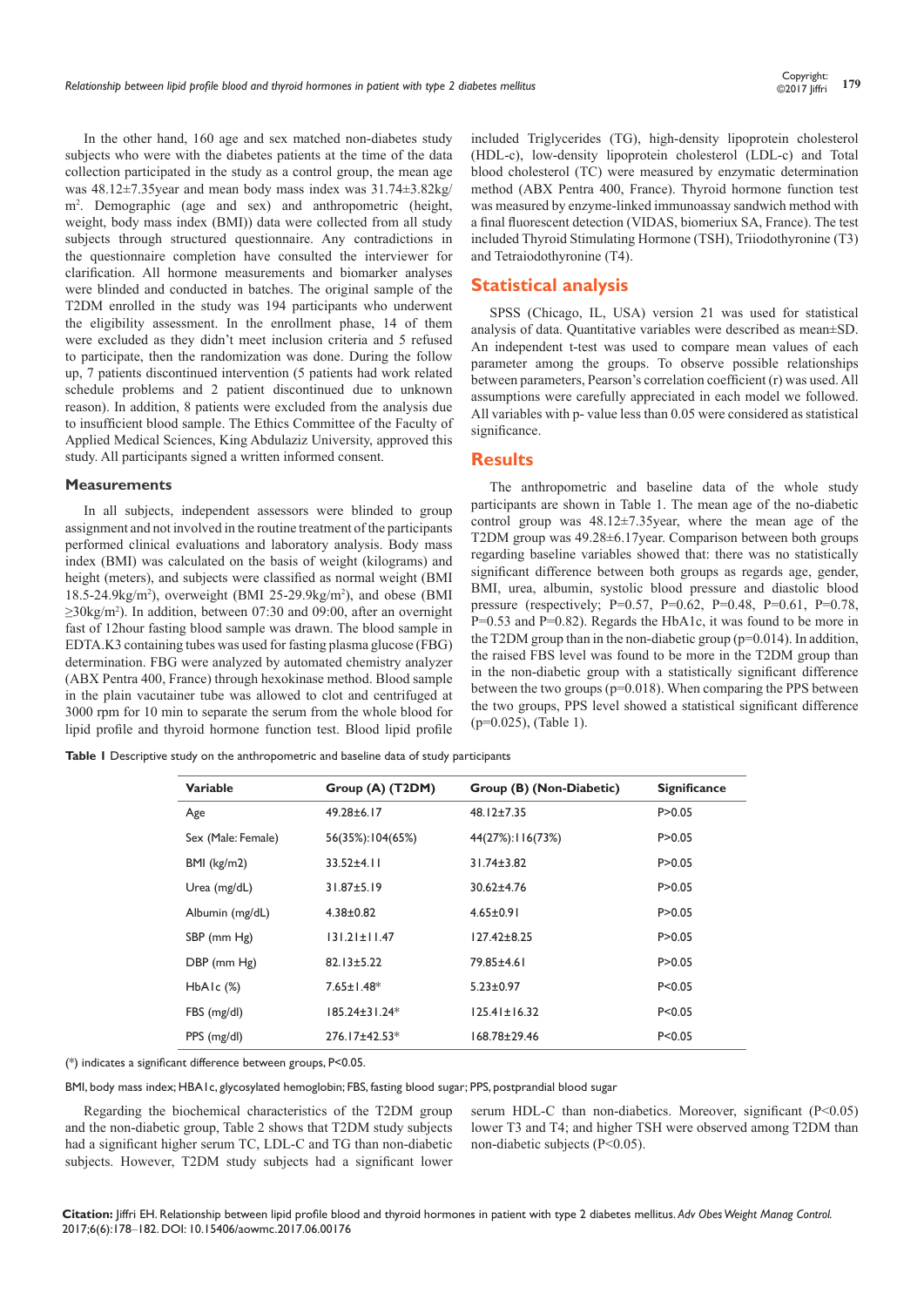| <b>Variable</b> | Group (A) (T2DM)    | Group (B) (Non-Diabetic) | <b>Significance</b> |
|-----------------|---------------------|--------------------------|---------------------|
| T4 (pmol/l)     | $11.25 \pm 3.28^*$  | $13.84 \pm 4.65$         | P < 0.05            |
| $T3$ (pmol/l)   | $3.47 + 1.12*$      | $4.61 \pm 1.23$          | P < 0.05            |
| TSH (mIU/ml)    | $5.62 \pm 1.74*$    | $3.85 \pm 1.31$          | P < 0.05            |
| $TG$ (mg/dL)    | 257.17±41.38*       | 179.45±32.16             | P < 0.05            |
| $HDL-c$ (mg/dl) | $3715+9.24*$        | $48.73 + 10.11$          | P < 0.05            |
| $LDL-c$ (mg/dl) | $186.21 \pm 37.53*$ | $165.19 \pm 28.13$       | P < 0.05            |
| $TC$ (mg/dL)    | 271.55±46.29*       | $232.64 \pm 37.15$       | P < 0.05            |

**Table 2** Biochemical characteristics of T2DM and non-diabetes study participants

(\*) indicates a significant difference between groups, P < 0.05.

T4, thyroxine; T3, triiodothyronine; TSH, thyroid stimulating hormone; HDL-c, high-density lipoprotein cholesterol; LDL-c, low--density lipoprotein cholesterol; TC, total cholesterol; TG, triglycerides

In Pearson correlation test, Table 3 shows that there were significant positive correlations between TSH and TC, LDL-C and TG, and negative correlations between TSH and HDL-C of T2DM study subjects and non-diabetic subjects. Furthermore, there were

significant negative correlations between T4 & T3 and TC, LDL-C and TG, and positive correlations between T4 & T3 and HDL-C of T2DM study subjects and non-diabetic subjects (P<0.05).

**Table 3** Pearson bivariate correlations between dependent variables (TSH, T3, T4) and studied variables (TG, HDL-c, LDL-c, TC) among T2DM and non-diabetes study participants

| <b>Tested parameters</b> | Group (A) (T2DM) |             |              | Group (B) (Non-diabetic) |               |              |
|--------------------------|------------------|-------------|--------------|--------------------------|---------------|--------------|
|                          | T4 (pmol/l)      | T3 (pmol/l) | TSH (mIU/ml) | T4 (pmol/l)              | $T3$ (pmol/l) | TSH (mIU/ml) |
| TG (mg/dL)               | $-0.532*$        | $-0.726**$  | $0.584*$     | $-0.514*$                | $-0.531*$     | $0.728**$    |
| $HDL-c$ (mg/dl)          | $0.615**$        | $0.528*$    | $-0.522*$    | $0.672**$                | $0.719**$     | $-0.538*$    |
| $LDL-c$ (mg/dl)          | $-0.519*$        | $-0.673**$  | $0.546*$     | $-0.591*$                | $-0.672**$    | $0.655**$    |
| $TC$ (mg/dL)             | $-0.622**$       | $-0.518*$   | $0.632**$    | $-0.628*$                | $-0.544*$     | $0.512*$     |

Spearman's correlation was used\*: P<0.05\*\*: P<0.01.

# **Discussion**

Diabetes is an endocrine metabolic disorder and it is a major threat to the public health and a leading cause of morbidity and mortality worldwide.<sup>24</sup> Thyroid dysfunction and T2DM are the most common endocrinal disorders in daily clinical practice, while the underlying mechanisms are not fully understood.<sup>25</sup> There is an association between diabetes and thyroid dysfunction which have important clinical implications.26–28 Thyroid hormones are essential for lipid metabolism regulation<sup>29,30</sup> and thyroid dysfunction is usually associated with dyslipidemia,<sup>31</sup> in the other hand T2DM is associated with abnormal blood lipid profile.<sup>32</sup> Several studies evaluated the relationship between thyroid hormones and lipid abnormalities, few have actually assessed this association in patients with T2DM.<sup>33,34</sup>

In the present study, higher serum level of TC, LDL-C and TG was found among T2DM patients than non-diabetic subjects. This might be from low activity of lipoprotein lipase enzyme or the limited lipoproteins clearance, thus lead to increased TC, LDL-C and TG levels in blood.35–37 The relationship between thyroid gland function and blood lipid profile has been proved in T2DM and nondiabetics.38,39

Regarding thyroid hormones, the present study revealed that the serum level of T3, T4 was significantly lower in T2DM patients while

serum level of TSH was significantly higher in T2DM patients when compared to that of non-diabetic subjects. The results of present study were in accordance with the reports of. $40-44$  However, Anveetha et al., $45$ reported that serum level of TSH and FBS were significantly increased among 30 patients with T2DM along with lower level of T3 and T4 than in healthy control subjects. Diabetes induced hypothalamopituitary-thyroid axis alterations that resulted in reduction in thyroid releasing hormone (TRH) synthesis and release that reduce iodide uptake by thyroid gland that limit  $T3$  and  $T4$  production.<sup>46,47</sup>

In the current study, a low thyroid function was positively associated with a lipid dysregulation in T2DM patients as there was a positive significant relationship between TSH and TG, LDL-C and TC in addition to negative significant correlation between TSH and HDL-C among hypothyroid T2DM study subjects. Our findings were in harmony with the report of Chubb et al.,<sup>48</sup> & Zhang et al.,<sup>49</sup> demonstrated a negative significant correlation between serum HDL-C and TSH in T2DM study participants and non-diabetic subjects. The same work result has been described by several researchers.<sup>50-53</sup> However, Giandalia et al.,<sup>14</sup> & Triolo's et al.,<sup>54</sup> stated that TSH was significantly associated with high triglycerides in T2DM that related to visceral obesity and high risk of atherosclerosis susceptibility in T2DM. Moreover, positive correlation between TSH and TG, TC& LDL-c may be due to activation of autoimmune that is involved in lipoprotein production.<sup>55</sup>

**Citation:** Jiffri EH. Relationship between lipid profile blood and thyroid hormones in patient with type 2 diabetes mellitus. *Adv Obes Weight Manag Control.* 2017;6(6):178‒182. DOI: [10.15406/aowmc.2017.06.00176](https://doi.org/10.15406/aowmc.2017.06.00176)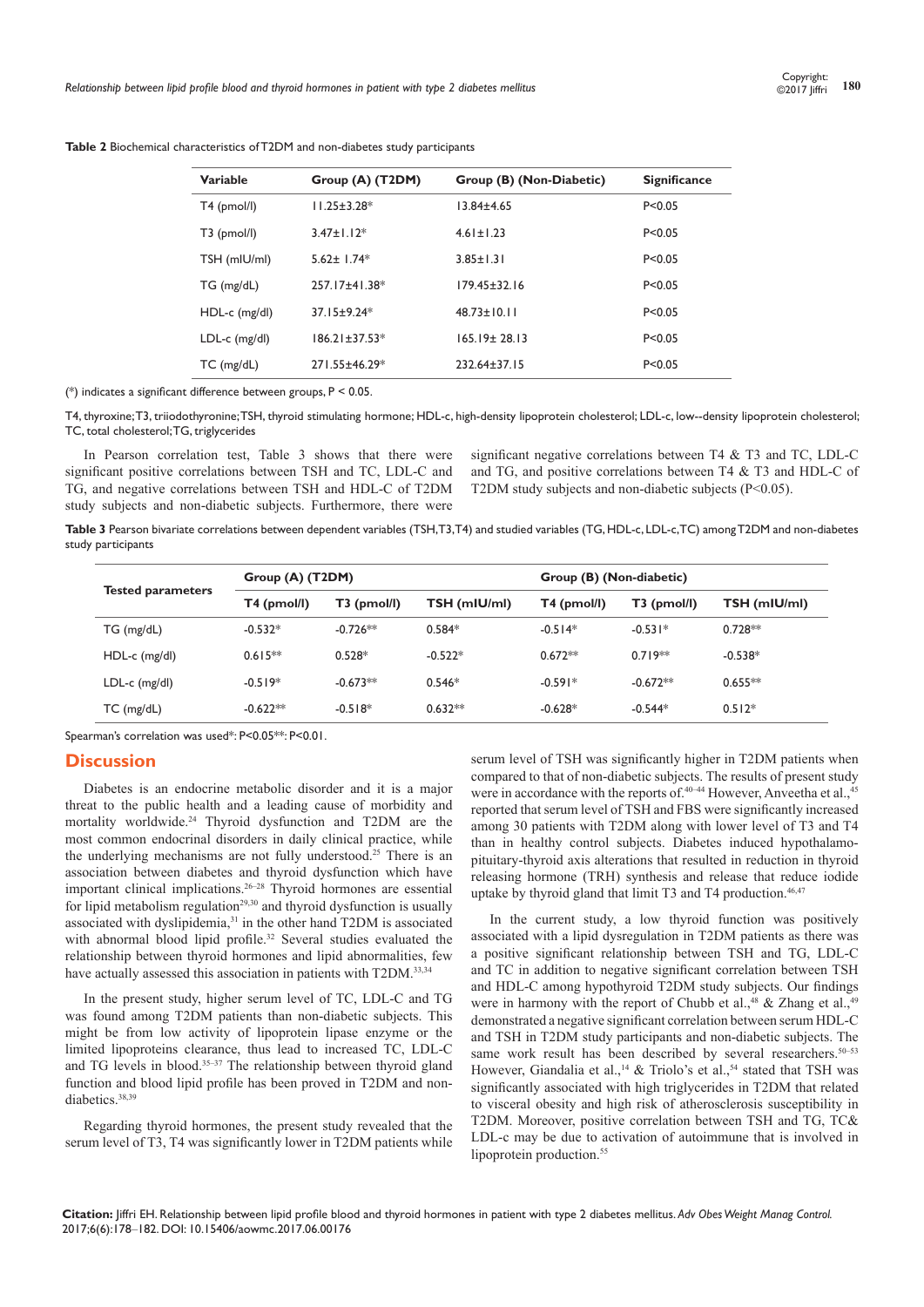$@2017$  liffri

Finally, in the current study, T3 and T4 were negatively correlated to serum TC, TG and LDL-c. Thyroid hormones (T3 and T4), especially T3 have been demonstrated to regulate LDL receptors by binding directly to thyroid hormone responsive elements (TREs)<sup>56</sup> and controlling sterol regulatory element-binding protein.<sup>57</sup> Thyroid hormone also involved in hepatic expression of hydroxymethyl glutaryl coenzyme Areductase, which enhance cholesterol synthesis.58 Thus, decreased thyroid hormones lead to reduced expression of LDL receptors and hepatic cholesterol synthesis, which may reduce cellular uptake and catabolism of LDL-C from circulation and finally result in increased levels of circulating TC. In the other hand, Spanoudi and colleagues stated that following administration of 50 μg of T4 one time daily 8 weeks resulted in significant reduction in TSH , TC, LDL-c , TG and significant increase in HDL-c in euthyroid patients with T2DM.

The current study has important strengths and limitations. The major strength is the randomized controlled nature of the study. In the other hand, the major limitation is the small sample size in both groups may limit the possibility of generalization of the findings in the present study. Finally, within the limit of this study, low thyroid function was positively associated with a lipid dysregulation in patient with T2DM, so that we recommend thyroid screening which is essential to detect subclinical or clinical hypothyroidism among diabetics.

## **Acknowledgements**

None.

# **Conflict of interest**

The author declares no conflict of interest.

#### **References**

- 1. [International Diabetes Federation.](http://www.diabetesatlas.org/) *IDF Diabetes Atlas*. 2014.
- 2. [Snipelisky D, Ziajka P. Diabetes and hyperlipidemia: a direct quantitative](http://file.scirp.org/pdf/WJCD20120100003_64457680.pdf)  [analysis – a direct analysis of the effects of insulin resistance on lipid](http://file.scirp.org/pdf/WJCD20120100003_64457680.pdf)  [levels in relation to atherosclerotic coronary artery disease.](http://file.scirp.org/pdf/WJCD20120100003_64457680.pdf) *World J Cardiovasc Dis*[. 2012;02:20–25.](http://file.scirp.org/pdf/WJCD20120100003_64457680.pdf)
- 3. [Vibha U, Chittranjan V, Gurdeep KB, et al. Thyroid Disorders in Patients](https://www.ncbi.nlm.nih.gov/pubmed/24426234/)  [of Type 2 Diabetes Mellitus.](https://www.ncbi.nlm.nih.gov/pubmed/24426234/) *Indian J Clin Biochem*. 2013;28(4):336– [341.](https://www.ncbi.nlm.nih.gov/pubmed/24426234/)
- 4. [Kadiyala R, Peter R, Okosieme OE. Thyroid dysfunction in patients with](https://www.ncbi.nlm.nih.gov/pubmed/20642711)  [diabetes: clinical implications and screening strategies.](https://www.ncbi.nlm.nih.gov/pubmed/20642711) *Int J Clin Pract*. [2010;64\(8\):1130–1139.](https://www.ncbi.nlm.nih.gov/pubmed/20642711)
- 5. [Patricia Wu. Thyroid disorders and diabetes.](http://journal.diabetes.org/clinicaldiabetes/v18n12000/pg38.htm) *Recent Adv Endocrinol*. [2014;18\(1\):966–999.](http://journal.diabetes.org/clinicaldiabetes/v18n12000/pg38.htm)
- 6. Al Wazzan H, Daban A, Askar El Shazly RM. Prevalence and associated factors of thyroid dysfunction among type 2 diabetic patients, Kuwait. *Alex J Med*. 2010;46(2):141–148.
- 7. [Pearce EN. Update in lipid alterations in subclinical hypothyroidism.](https://www.ncbi.nlm.nih.gov/pubmed/22205712) *J [Clin Endocrinol Metab](https://www.ncbi.nlm.nih.gov/pubmed/22205712)*. 2012;97(2):326–333.
- 8. [Ichiki T. Thyroid hormone and atherosclerosis.](https://www.ncbi.nlm.nih.gov/pubmed/19808101) *Vascul Pharmacol*. [2010;52\(3–4\):151–156.](https://www.ncbi.nlm.nih.gov/pubmed/19808101)
- 9. [Rizos CV, Elisaf MS, Liberopoulos EN. Effects of thyroid dysfunction](https://www.ncbi.nlm.nih.gov/pubmed/21660244/)  on lipid profile. *[Open Cardiovasc Med J](https://www.ncbi.nlm.nih.gov/pubmed/21660244/)*. 2011;5:76–84.
- 10. [Neto AM, Parisi MC, Tambascia MA, et al. Relationship of thyroid](https://www.ncbi.nlm.nih.gov/pubmed/23546612)  [hormone levels and cardiovascular events in patients with type 2](https://www.ncbi.nlm.nih.gov/pubmed/23546612)  diabetes. *Endocrine*[. 2014;45\(1\):84–91.](https://www.ncbi.nlm.nih.gov/pubmed/23546612)
- 11. [Ichiki T. Thyroid hormone and vascular remodeling.](https://www.ncbi.nlm.nih.gov/pubmed/26558400) *J Atheroscler Thromb*[. 2015:266–275.](https://www.ncbi.nlm.nih.gov/pubmed/26558400)
- [and free thyroxine concentrations are associated with differing metabolic](https://www.ncbi.nlm.nih.gov/pubmed/20516204)  [markers in euthyroid subjects.](https://www.ncbi.nlm.nih.gov/pubmed/20516204) *Eur J Endocrinol*. 2010;163(2):273–278. 13. [Triolo M, Kwakernaak AJ, Perton FG, et al. Low normal thyroid function](https://www.ncbi.nlm.nih.gov/pubmed/23591416)
- [enhances plasma cholesteryl ester transfer in type 2 diabetes mellitus.](https://www.ncbi.nlm.nih.gov/pubmed/23591416)  *Atherosclerosis*[. 2013;228\(2\):466–471.](https://www.ncbi.nlm.nih.gov/pubmed/23591416)
- 14. [Van Tienhoven–Wind LJ, Dullaart RP. Low–normal thyroid function](https://www.ncbi.nlm.nih.gov/pubmed/25690560)  [and the pathogenesis of common cardiometabolic disorders.](https://www.ncbi.nlm.nih.gov/pubmed/25690560) *Eur J Clin Invest*[. 2015;45\(5\):494–503.](https://www.ncbi.nlm.nih.gov/pubmed/25690560)
- 15. [Van Tienhoven Wind LJ, Dullaart RP. Low–normal thyroid function and](https://www.ncbi.nlm.nih.gov/pubmed/25690422/)  [novel cardiometabolic biomarkers.](https://www.ncbi.nlm.nih.gov/pubmed/25690422/) *Nutrients*. 2015;7(2):1352–1377.
- 16. [Tribulova N, Knezl V, Shainberg A, et al. Thyroid hormones and cardiac](https://www.ncbi.nlm.nih.gov/pubmed/19850152)  arrhythmias. *Vascul Pharmacol*[. 2010;52:102–12.](https://www.ncbi.nlm.nih.gov/pubmed/19850152)
- 17. [Giandalia A, Russo GT, Romeo EL, et al. Influence of high–normal](https://www.ncbi.nlm.nih.gov/pubmed/24385267)  [serum TSH levels on major cardiovascular risk factors and Visceral](https://www.ncbi.nlm.nih.gov/pubmed/24385267)  [Adiposity Index in euthyroid type 2 diabetic subjects.](https://www.ncbi.nlm.nih.gov/pubmed/24385267) *Endocrine*. [2014;47\(1\):152–160.](https://www.ncbi.nlm.nih.gov/pubmed/24385267)
- 18. [Taneichi H, Sasai T, Ohara M, et al. Higher serum free triiodothyronine](https://www.ncbi.nlm.nih.gov/pubmed/21670570)  [levels within the normal range are associated with metabolic syndrome](https://www.ncbi.nlm.nih.gov/pubmed/21670570)  [components in type 2 diabetic subjects with euthyroidism.](https://www.ncbi.nlm.nih.gov/pubmed/21670570) *Tohoku J Exp Med*[. 2011;224\(3\):173–178.](https://www.ncbi.nlm.nih.gov/pubmed/21670570)
- 19. Yoseph Cherinet Megerssa, Mistire Wolde Gebre, Samuel Kinde Birru, et al. Prevalence of undiagnosed diabetes mellitus and its risk factors in selected institutions at Bishoftu Town, East Shoa, Ethiopia. *Diabetes Metab*. 2013;11(2):222–227.
- 20. [Lemba D Nshissoa, Angela Reesea, Bizu Gelayea, et al. Prevalence of](https://www.ncbi.nlm.nih.gov/pubmed/23014253/)  [hypertension and diabetes among ethiopian.](https://www.ncbi.nlm.nih.gov/pubmed/23014253/) *Diabetes Metab Syndr*. [2012;6\(1\):36–41.](https://www.ncbi.nlm.nih.gov/pubmed/23014253/)
- 21. [Abebe SM, Berhane Y, Worku A, et al. Diabetes mellitus in North West](https://bmcpublichealth.biomedcentral.com/articles/10.1186/1471-2458-14-97)  [Ethiopia: a community based study.](https://bmcpublichealth.biomedcentral.com/articles/10.1186/1471-2458-14-97) *BMC Public Health*. 2014;14(1):1– [18.](https://bmcpublichealth.biomedcentral.com/articles/10.1186/1471-2458-14-97)
- 22. [Shaw JE, Sicree RA, Zimmet PZ. Global estimates of the prevalence of](https://www.ncbi.nlm.nih.gov/pubmed/19896746)  [diabetes for 2010 and 2030.](https://www.ncbi.nlm.nih.gov/pubmed/19896746) *Diabetes Res Clin Pract*. 2010;87(1):4–14.
- 23. [Muhammad Shihabudheen K, Prasanth NV, Dilip C, et al. Assessment of](http://www.scholarsresearchlibrary.com/articles/assessment-of-risk-factors-among-type-2-diabetic-populations-in-south-malabar-region-of-kerala.pdf)  [risk factors among type 2 diabetic populations in South Malabar region](http://www.scholarsresearchlibrary.com/articles/assessment-of-risk-factors-among-type-2-diabetic-populations-in-south-malabar-region-of-kerala.pdf)  of Kerala. *Arch Appl Sci Res*[. 2010;2\(4\):313–323.](http://www.scholarsresearchlibrary.com/articles/assessment-of-risk-factors-among-type-2-diabetic-populations-in-south-malabar-region-of-kerala.pdf)
- 24. [Duvnjak L. Insulin sensitivity modifies the relationship between thyroid](https://link.springer.com/article/10.1007%2Fs12020-012-9598-y)  [function and lipid profile in euthyroid type 1 diabetic patients.](https://link.springer.com/article/10.1007%2Fs12020-012-9598-y) *Endocrine*. [2012;42\(1\):139–145.](https://link.springer.com/article/10.1007%2Fs12020-012-9598-y)
- 25. [Peppa M, Koliaki C, Nikolopoulos P, et al. Skeletal muscle insulin](https://www.ncbi.nlm.nih.gov/pubmed/20300436/)  resistance in endocrine disease. *[Biomed Res Int J Biomed Biotechnol](https://www.ncbi.nlm.nih.gov/pubmed/20300436/)*. [2010;2010:527850.](https://www.ncbi.nlm.nih.gov/pubmed/20300436/)
- 26. [Duntas LH, Orgiazzi J, Brabant G. The interface between thyroid and](https://www.ncbi.nlm.nih.gov/pubmed/21521298)  diabetes mellitus. *[Clin Endocrinol \(Oxf\)](https://www.ncbi.nlm.nih.gov/pubmed/21521298)*. 2011;5(1):1–9.
- 27. [Gurjeet S, Vikas G, Anu Kumar S, et al. Evaluation of Thyroid](http://www.soeagra.com/abr/december%202011/2.pdf)  [Dysfunction Among type 2 diabetic Punjabi Population.](http://www.soeagra.com/abr/december%202011/2.pdf) *Adv Biores*. [2011;2\(2\):3–9.](http://www.soeagra.com/abr/december%202011/2.pdf)
- 28. [Jin T, Teng X. Update on lipid metabolism and thyroid disorders.](https://www.jscimedcentral.com/Endocrinology/endocrinology-spid-role-thyroid-hormone-metabolic-homeostasis-1043.pdf) *J [Endocrinol Diabetes Obes](https://www.jscimedcentral.com/Endocrinology/endocrinology-spid-role-thyroid-hormone-metabolic-homeostasis-1043.pdf)*. 2014;2(3):1043.
- 29. [Roos A, Bakker SJL, Links TP, et al. Thyroid function is associated with](https://www.ncbi.nlm.nih.gov/pubmed/17090642)  [components of the metabolic syndrome in euthyroid subjects.](https://www.ncbi.nlm.nih.gov/pubmed/17090642) *J Clin Endocrinol Metab*[. 2007;92\(2\):491–496.](https://www.ncbi.nlm.nih.gov/pubmed/17090642)
- 30. [Schofield JD, Liu Y, Rayaz PR. Diabetes dyslipidemia.](https://link.springer.com/article/10.1007/s13300-016-0167-x) *Diabetes Ther Springer Healthcare*[. 2016;7\(2\):203–219.](https://link.springer.com/article/10.1007/s13300-016-0167-x)
- 31. [Lambadiari V, Mitrou P, Maratou E, et al. Thyroid hormones are](https://www.ncbi.nlm.nih.gov/pubmed/21072691)  [positively associated with insulin resistance early in the development of](https://www.ncbi.nlm.nih.gov/pubmed/21072691)  type 2 diabetes. *Endocrine*[. 2011;39\(1\):28–32.](https://www.ncbi.nlm.nih.gov/pubmed/21072691)

**Citation:** Jiffri EH. Relationship between lipid profile blood and thyroid hormones in patient with type 2 diabetes mellitus. *Adv Obes Weight Manag Control.* 2017;6(6):178‒182. DOI: [10.15406/aowmc.2017.06.00176](https://doi.org/10.15406/aowmc.2017.06.00176)